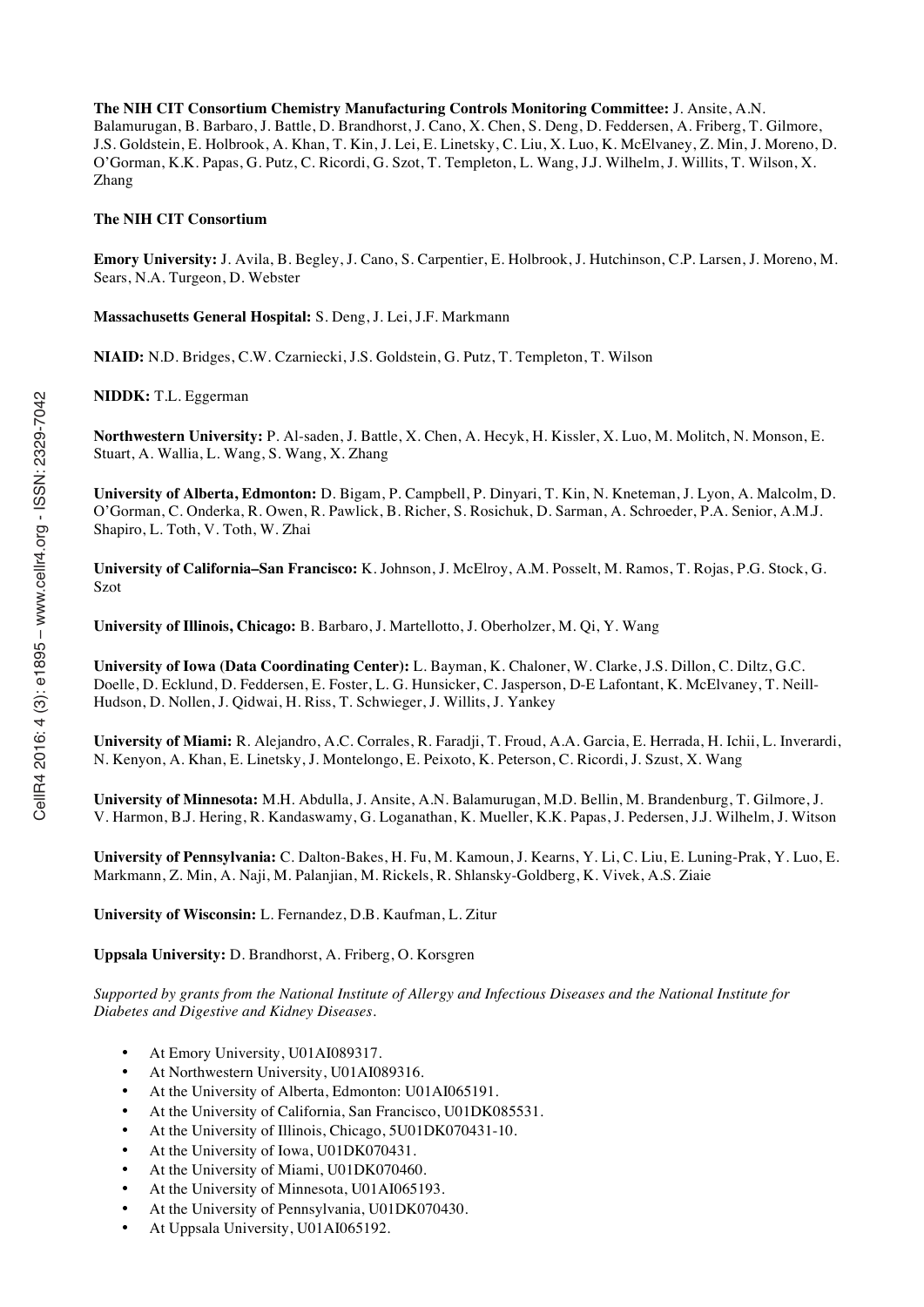*In addition, the study was supported by the following GCRC and CTSA awards:*

- At Emory University: UL1TR000454.
- At Northwestern University: 5UL1RR025741 and 8UL1TR000150.
- At the University of California, San Francisco, UL1TR000004.
- At the University of Illinois, Chicago, UL1TR000050.
- At the University of Miami: 1UL1TR000460.
- At the University of Minnesota: 5M01-RR000400 and UL1TR000114.
- At the University of Pennsylvania: UL1TR000003.

Address correspondence to: Camillo Ricordi MD, Chairman, CIT Steering Committee, ricordi@miami.edu

# **T To cite this article**

 *NIH Clinical Islet Transplantation Consortium Raw Material Specification, CMRL 1066, Supplemented, CIT Modifications – Standard Operating Procedure of the* 

CellR4 2016; 4 (3): e1895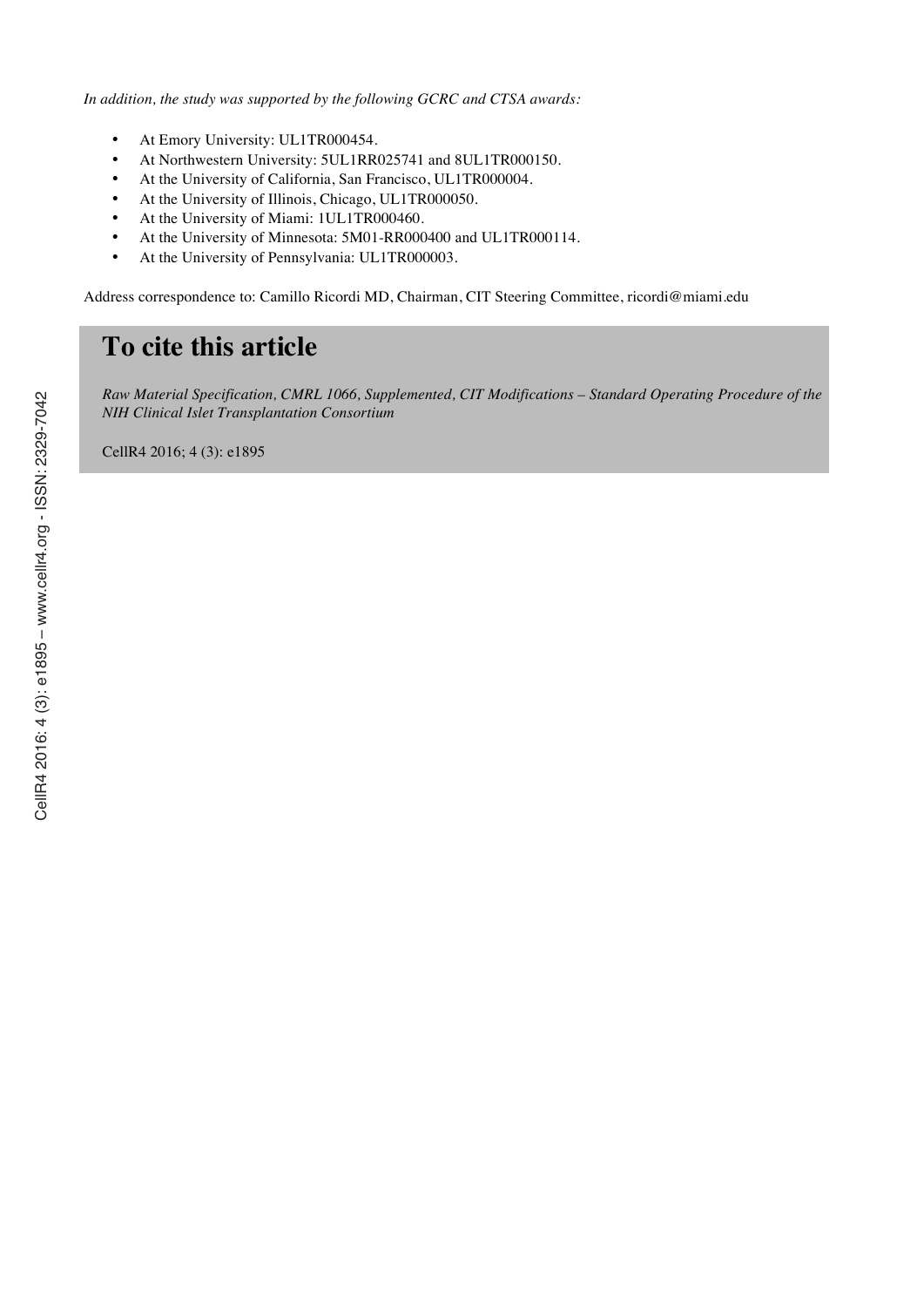| DAIT, NIAID, NIH                                      |                           |                                           |                                        |             |
|-------------------------------------------------------|---------------------------|-------------------------------------------|----------------------------------------|-------------|
|                                                       |                           | <b>SOP</b><br><b>APPENDIX</b>             |                                        |             |
| Document No.<br>SOP 3102, A02                         | <b>Revision No.</b><br>02 | <b>Effective Date</b><br>05 February 2010 | <b>Supersedes Date</b><br>02 June 2009 | Page 1 of 2 |
| <b>Document Title:</b><br>RAW MATERIAL SPECIFICATION, |                           |                                           |                                        |             |

**CMRL 1066, SUPPLEMENTED, CIT MODIFICATIONS**

### **1.0 Requirements:**

| <b>TEST</b>                                                              | <b>METHOD</b>        | <b>REQUIREMENT</b>                                                                                                                                                                                                                        |                                                                                                                                                      |  |
|--------------------------------------------------------------------------|----------------------|-------------------------------------------------------------------------------------------------------------------------------------------------------------------------------------------------------------------------------------------|------------------------------------------------------------------------------------------------------------------------------------------------------|--|
| <b>Identity</b>                                                          | Visual<br>Inspection | Container label and Certificate of Analysis must specify: "CMRL 1066,<br>Supplemented, CIT Modifications" and must have same lot number.                                                                                                  |                                                                                                                                                      |  |
| Vendor                                                                   | Visual<br>Inspection | Mediatech, Inc., Cat. No. 98-304, or other qualified vendor.                                                                                                                                                                              |                                                                                                                                                      |  |
| <b>Review of</b><br>Vendor's<br><b>Certificate of</b><br><b>Analysis</b> | Visual<br>Inspection | All requirements on the Certificate of Analysis must be met.<br>$pH$ :<br>Osmolality:<br>Endotoxin:<br>Sterility:<br>Mycoplasma:<br>USP Safety Test <88>:<br>Cholesterol Source:<br>The Certificate of Analysis must be signed and dated. | $7.3 \pm 0.1$ (a) 20 to 25°C<br>$300 \pm 20$ mOsm/kg H <sub>2</sub> O<br>$\leq$ 0.5 EU/mL<br>Pass<br><b>Tested Negative</b><br>Pass<br>Animal Source |  |

### **2.0 Storage**

2ºC to 8ºC

#### **3.0 Formulation:**

| <b>Chemical</b>                     | Concentration<br>(g/L) | <b>Chemical</b>                    | Concentration<br>(g/L) |
|-------------------------------------|------------------------|------------------------------------|------------------------|
| Insulin, Human, Recombinant         | 0.00625000             | L-Alanyl-L-Glutamine               | 0.43440000             |
| $CaCl2$ , anhydrous                 | 0.20000000             | Biotin                             | 0.00001000             |
| $MgSO4$ , anhydrous                 | 0.09970000             | Folic Acid                         | 0.00001000             |
| Na Acetate, anhydrous               | 0.05000000             | Riboflavin                         | 0.00001000             |
| $NaH_2PO_4H_2O$                     | 0.14000000             | Cocarboxylase                      | 0.00100000             |
| ZnSO <sub>4</sub> 7H <sub>2</sub> O | 0.00480000             | Li <sub>3</sub> Coenzyme A $2 H2O$ | 0.00250000             |
| Dextrose                            | 1.00000000             | Cozymase                           | 0.00700000             |
| KCl                                 | 0.40000000             | Na <sub>2</sub> FAD                | 0.00100000             |
| <b>NaCl</b>                         | 5.19300000             | TPN, Na                            | 0.00100000             |
| NaHCO <sub>3</sub>                  | 2.20000000             | UTP, $Na_3 X H_2O$                 | 0.00100000             |
| Na Gluconate H <sub>2</sub> O       | 0.00420000             | D-Ca-Pantothenate                  | 0.00001000             |
| Selenious Acid                      | 0.00000625             | Choline Chloride                   | 0.00050000             |
| L-Alanine                           | 0.02500000             | <i>i</i> -Inositol                 | 0.00005000             |
| L-Arginine HCl                      | 0.07000000             | Nicotinic Acid                     | 0.00002500             |
| L-Aspartic Acid                     | 0.03000000             | Nicotinamide                       | 1.20000000             |
| L-Cysteine HCl $H_2O$               | 0.26000000             | <b>PABA</b>                        | 0.00005000             |